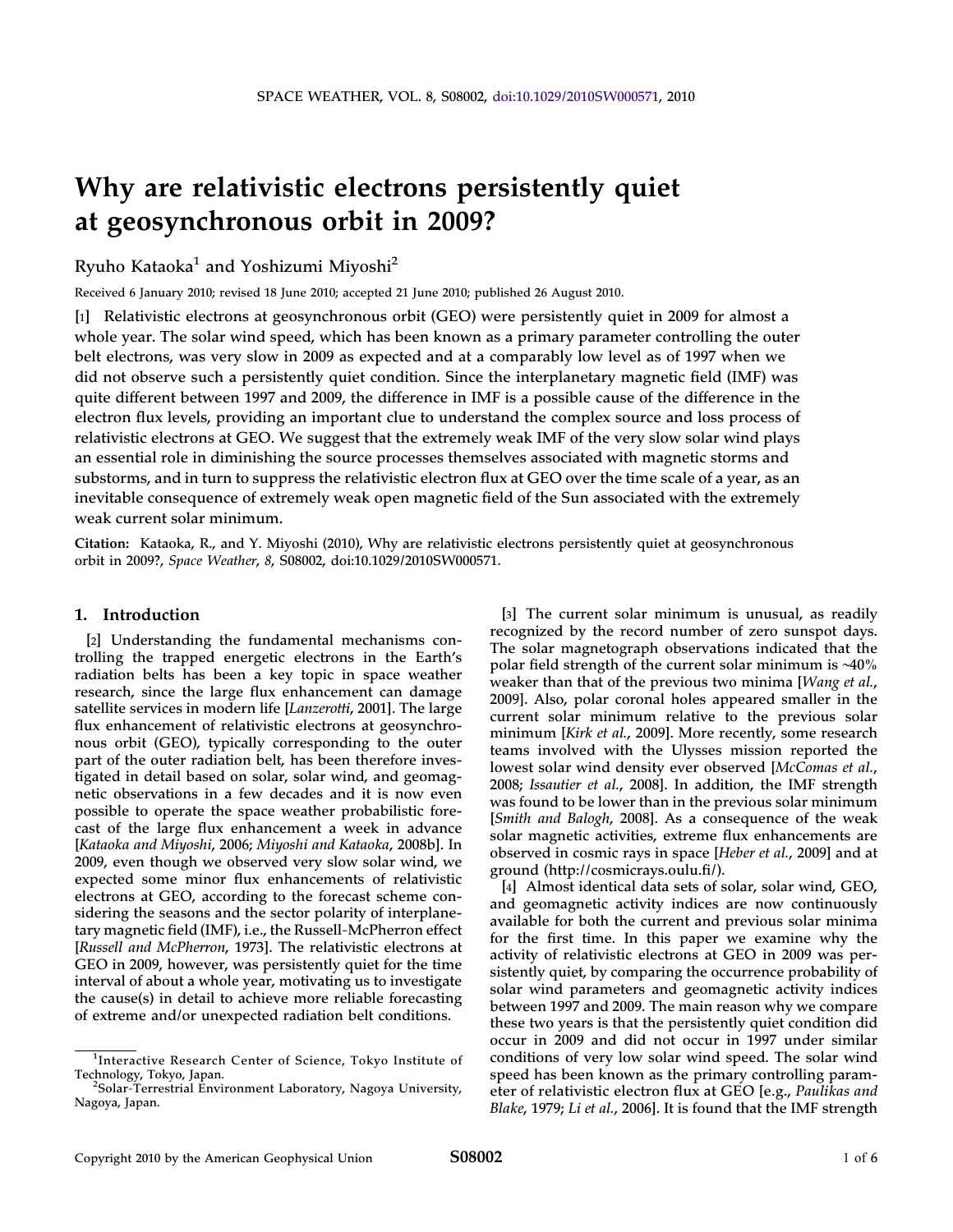

Figure 1. The occurrence distributions of (a) the daily averaged GOES > 2 MeV electron flux at 10–14 MLT, and (b) sunspot number during the years of current and previous solar minima.

is quite different between these two years, and we discuss the possibility of an important role of IMF in the persistently quiet condition of relativistic electrons at GEO.

#### 2. Results

[5] First of all, we show the persistently quiet condition in 2009 in Figure 1a by the occurrence distributions of relativistic electron flux. The histogram is constructed from the daily averaged GOES > 2 MeV electron flux at 10–14 MLT, where the data contaminated from energetic protons are removed from the onboard proton sensor. The years 1996, 1997, 2008, and 2009 around the current and previous solar minima are selected for the histogram analysis for comparison. As shown in Figure 1b, the occurrence distributions of the sunspot number in 2008 and 2009 are very different from in 1996 and 1997. The numbers of spotless days are 159, 61, 266, and 263 in 1996, 1997, 2008 and 2009, respectively. Interestingly, the occurrence distributions of electron flux in 2008 are very different from in 2009, in contrast to the very similar occurrence distributions of sunspot number. The following analyses resolve the mechanisms hidden behind the relationship between Figures 1a and 1b.

[6] Second, we show the time series to see how the solar and solar wind conditions are unusual in 2009. Figures 2a and 2b show the Sun's polar magnetic field and sunspot number, respectively. The average polar magnetic field data is obtained from the Website of Wilcox Solar Observatory (http://wso.stanford.edu/Polar.html) [Hoeksema, 1995; Svalgaard et al., 1978]. Thick and thin lines are from north and south poles of the Sun, respectively. It is apparent from Figure 2a that the polar magnetic field strength remained in the range 0.8–1.5 G during previous solar minima, but fell to only ∼0.5 G during the current solar minimum.

[7] Figures 2c, 2d, and 2e show the IMF strength, solar wind density, and solar wind speed, respectively, as obtained from 27 day averaged OMNI‐2 database. From the visual inspection, it is apparent that the IMF strength (Figure 2c) is the best correlated parameter with the sunspot solar cycles (Figure 2b), while other parameters are not simply correlated with sunspots and show relatively complex variability. The IMF strength remained in the range of 5–7 nT during previous solar minima, but fell to only ∼4 nT during the current solar minimum, which is a consistent variation based on the theoretical estimation from the Sun's open magnetic field [Wang et al., 2009]. It is also found that both the IMF strength and solar wind speed in 2009 reach at the lowest level ever observed. The annual average of the solar wind speed in 2009 is 363 km/s, showing ∼5% decrease compared with the average speed of 379 km/s in 1997. The solar wind density dropped off at the lowest level in 2008, although similar decreases occurred not only in the solar minimum but also in the solar declining phases, e.g., in 1994 and 2003.

[8] Figure 2f shows the GOES observations of monthly averaged >2 MeV electron flux at GEO. Multiple GOES satellite data are compiled, limiting the satellites' geographic longitude of 75W (thick line) and 135W (thin line) degrees for the last 15 year when the data at both longitudes are mostly available. The electron flux at GEO at 135W is typically higher than the simultaneous flux at 75W due to the difference in geomagnetic latitudes. A good correlation between the relativistic electron flux at GEO and solar wind speed is found over solar cycles. It is found that the electron flux at GEO in 2009 has been mostly less than 20 cm<sup>-2</sup> sec<sup>-1</sup> str<sup>-1</sup> and never increased to a higher level for a whole year. The persistently quiet condition is remarkable, for example, inconsistent with the typical behavior that can be seen during magnetic storms: the electron flux transiently drops at the beginning of the main phase and usually starts to recover during the recovery phase [e.g., Reeves et al., 2003; Miyoshi and Kataoka, 2005]. Li et al. [2001] and Miyoshi et al. [2004] reported that the outer belt nearly disappeared around summer solstice of 1996. The disappearing event in 1996 can also be seen in Figure 2f, and similar disappearing events were found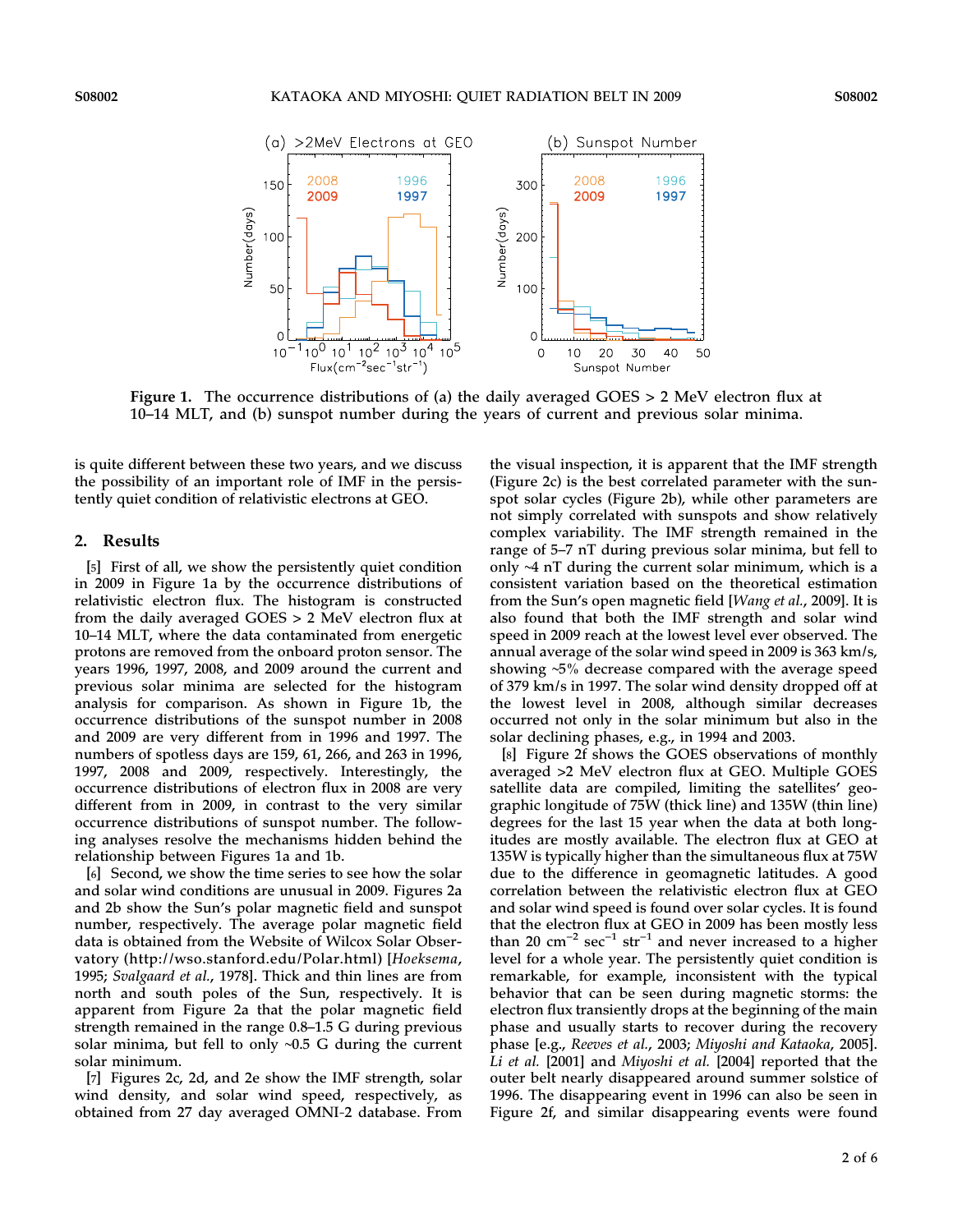triple times around January, June, and September/October in 2009. The quiet condition in 2009 is therefore different from the 1996 event particularly in terms of the persistency. It is important to note here that there was no disappearing event in 1997 when the solar wind speed was significantly lower than in 1996. It is therefore difficult to explain the mechanisms by the solar wind speed dependence alone, and we need to seek the other causes as shown below.

[9] In order to investigate the difference between the current and previous minima in more detail, histogram analysis is performed for solar wind parameters and geomagnetic activity indices. The time intervals for the histogram analysis are shown by vertical dashed lines in Figure 2. Figure 3 shows the occurrence distributions of the IMF strength, solar wind speed and density, and the Kp, Dst, and AE indices, as constructed from hourly averaged OMNI‐2 database. Since the Kp index basically represents integrated geomagnetic activities of both magnetic storms and substorms, the Dst and AE indices are also included in the following analysis to better represent storms and substorms, respectively. A part of the Dst and AE indices used in this study still include provisional (2004–2006 for Dst, 1989–1995 and 2000–2009 for AE) and quick‐look (2007–2009 for Dst, 1997–1999 for AE) values. Before constructing the histograms, we took logarithm of the solar wind parameters since the lognormal distribution has been known as a good model for the IMF strength [Burlaga and Ness, 1998] and for the solar wind plasma parameters [Burlaga and Lazarus, 2000].

[10] From Figure 3, it is found that the solar wind parameters show significant variations in the occurrence distribution around the solar minimum from year to year. As shown in Figure 3b, the histograms of the solar wind speed are very similar in 1997 and 2009. Again, it is therefore essential to compare these two years to understand the real cause of the persistently quiet condition, even though there is a good correlation between the solar wind speed and electron fluxes over solar cycles (Figures 2e and 2f). The double‐peaked solar wind speed distribution in 2008 (Figure 3b) was investigated in detail by Tokumaru et al. [2009], and the higher speed component was associated to be originated from equatorial coronal holes. The extremely low density in 2008 (Figure 3c) was also investigated in detail by McComas et al. [2008] and Issautier et al. [2008], using Ulysses observations, and relate the low density with unusually low polar magnetic field activities of the Sun as shown in Figure 2a. Burlaga and Lazarus [2000] reported somewhat similar double-peaked distributions of the solar wind speed and density using the solar wind data in 1995, and associated with the double peak structures to corotating streams.

### 3. Discussions

[11] The variation of the radiation belt electrons is a result of a dynamic balance between sources and losses [e.g., Reeves et al., 2003]. There are many different types of possible causes that the solar wind parameters control the

relativistic electrons at GEO, and we need to discuss the source and loss processes that we learned from the extreme conditions in more detail. First we discuss a possibly important density effect to suppress the loss process. Second, we discuss the quiet geomagnetic conditions as a lack of a source process. Third, we suggest that the persistently quiet electrons at GEO may be an inevitable consequence of extremely weak open magnetic field of the Sun associated with the extremely weak current solar minimum.

[12] First, we discuss the possibly important density effect to suppress the loss process. As shown in Figure 3c, the solar wind density in 2008 is typically lower than in 2009. Recent studies have shown that low solar wind densities lead to suppress the loss rate of relativistic electrons, and thus in turn even enhance the radiation belt flux at GEO [Kataoka and Miyoshi, 2008a, 2008b]. In this reason, the loss rate should be lower in 2008 than in 2009. Gibson et al. [2009] reported that the relativistic electron flux at GEO in 2008 was still at unexpectedly high level even in the solar minimum. The relatively high flux in 2008 can be interpreted as a result of high speed solar wind streams emanating from equatorial coronal holes, likely due to the extremely small densities (cf., Y. Miyoshi and R. Kataoka, Solar cycle variations of outer radiation belt and solar wind structures, submitted to Journal of Atmospheric and Solar-Terrestrial Physics, 2009). However, considering the fact that the solar wind density in 2009 is typically lower than in 1997, the loss rate associated with the density effect should be lower in 2009 than in 1997. It is therefore suggested that the loss process associated with the low solar wind density in 2009 is not responsible for the quiet relativistic electron condition in 2009.

[13] Second, we discuss the quiet geomagnetic conditions as a lack of a source process. The extremely weak IMF strength as shown in Figure 3a results in an extremely small amount of the Alfvénic [e.g., Kataoka et al., 2005] southward IMF, and consequently all of the geomagnetic activities such as storms and substorms become weak as shown in Figures 3e and 3f, respectively. Many observations indicate that the most important driver to enhance the radiation belt is the solar wind speed, but for a strong radiation belt enhancement to develop, the high‐speed solar wind must be accompanied by the southward IMF during the recovery phase of storms [Miyoshi and Kataoka, 2005, 2008a]. The Alfvénic southward IMF is also essential for producing seed electrons associated with High Intensity Long Duration and Continuous AE Activities (HILDCAAs) [Tsurutani and Gonzalez, 1987], which are then accelerated to relativistic energies through wave‐particle interactions [Iles et al., 2002; Miyoshi et al., 2007]. In fact the HILDCAAs and relativistic electron flux at outer belt are modulated by the Russell‐McPherron effect [Miyoshi and Kataoka, 2008a; McPherron et al., 2009]. As shown in Figures 3d and 3f, the Kp and AE index are extremely low in 2009, and it is expected that both injections of sub‐relativistic electrons and magnetospheric convection are very weak in 2009, associated with the low substorm activities. We therefore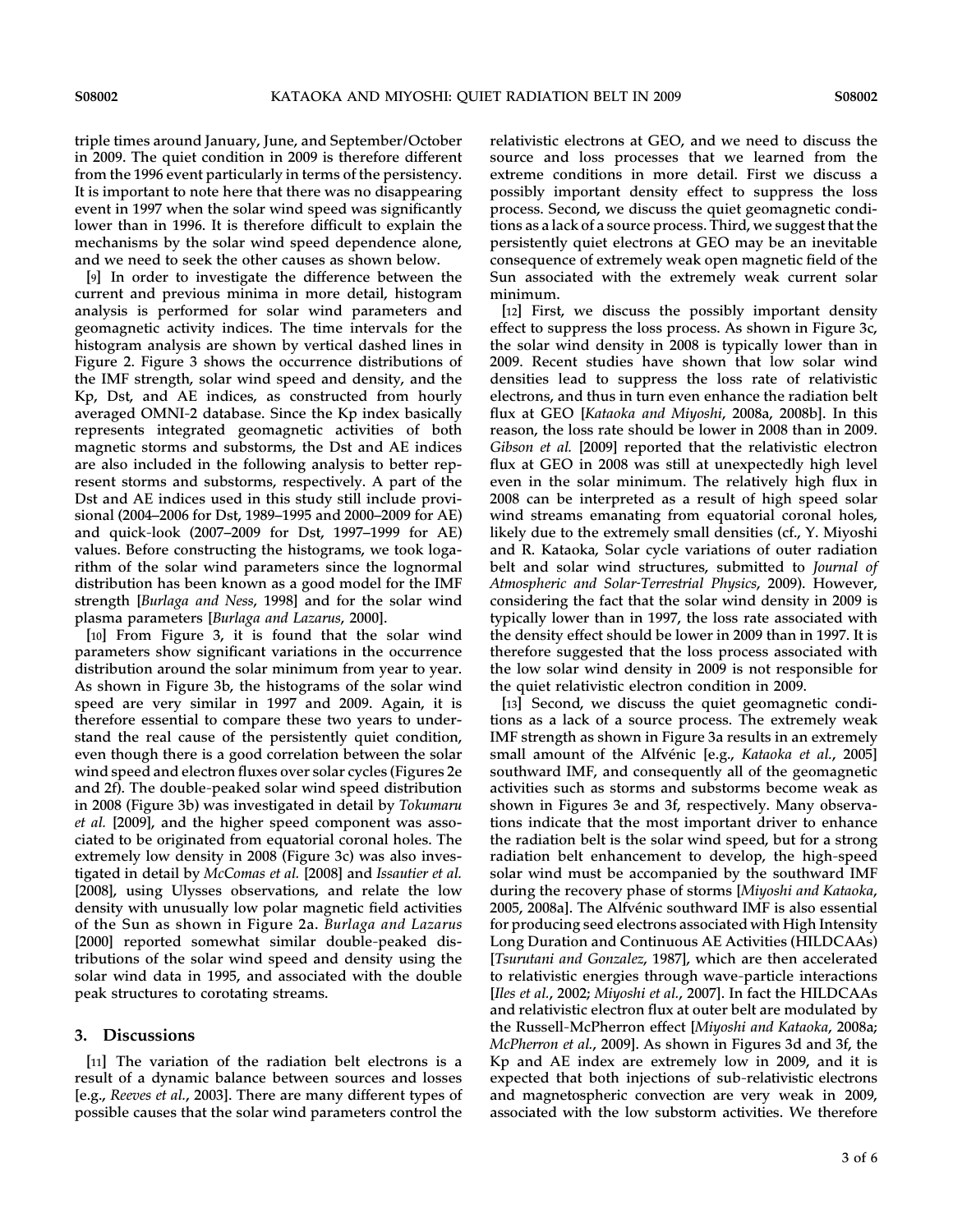

Figure 2. Solar cycle variations of 27 day averaged (a) WSO polar magnetic field of north (thick) and south (thin) poles of the Sun, (b) sunspot number, (c) IMF strength, (d) solar wind density, (e) solar wind speed, and (f) GOES > 2 MeV electron flux at 135W (thin) and 75W (thick).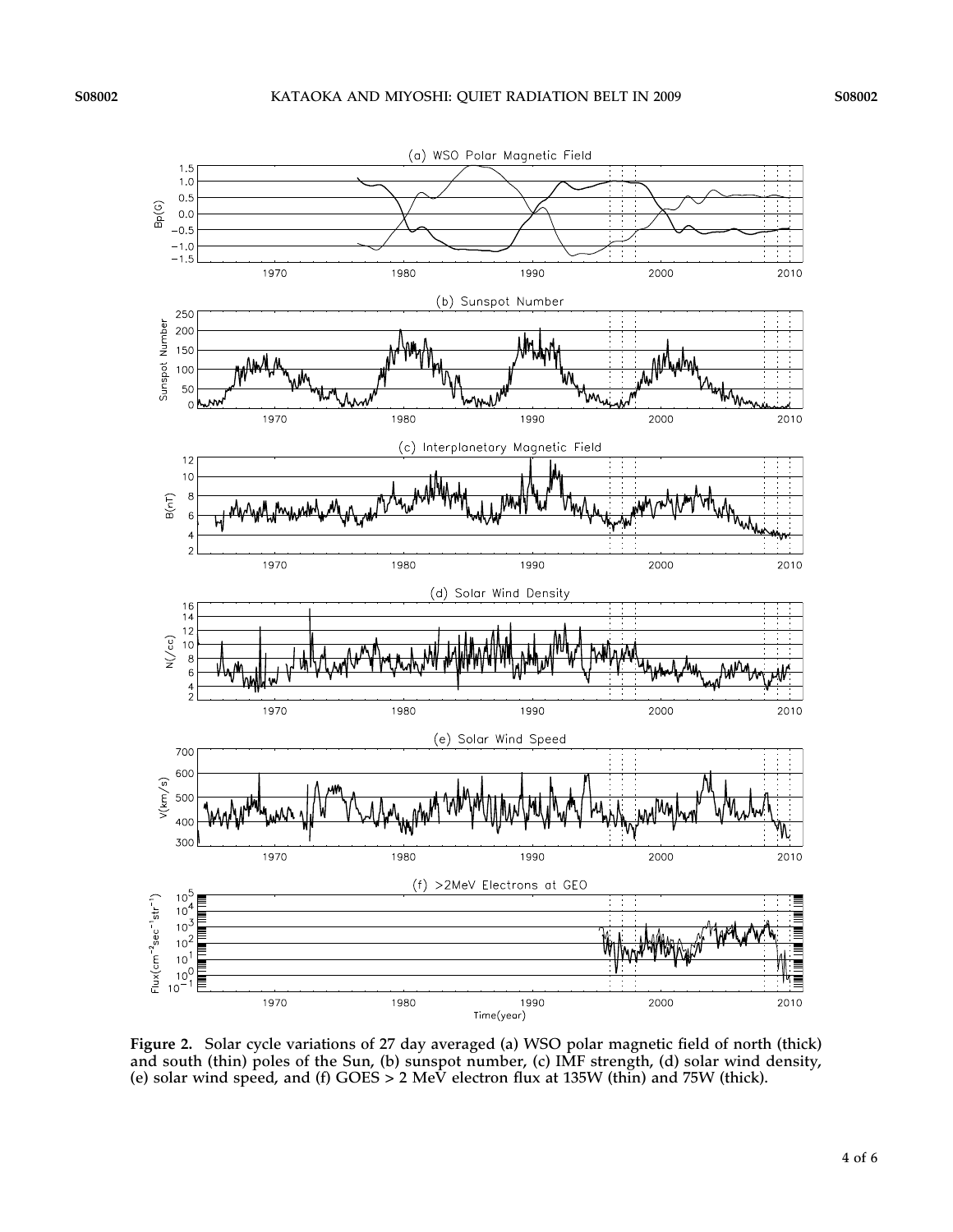

Figure 3. Occurrence distributions of the hourly averaged (a) IMF strength, (b) solar wind speed, (c) solar wind density and (d) Kp, (e) Dst, and (f) AE indices during the years of current and previous solar minima.

suggest that the extremely weak IMF played an essential role in diminishing the sources for building the outer belt in 2009.

[14] To summarize, combining the discussions above, the persistently quiet condition in 2009 can be understood by the lack of necessary constituents of the sources for building up the outer radiation belt electrons at GEO, rather than enhancement of the losses. The extremely weak IMF contains only small amount of southward IMF, and cannot enhance the essential source processes associated with storms and substorms. The very slow solar wind speed is also a necessary condition for further suppressing the geomagnetic activities.

[15] Third, we suggest that the persistently weak condition seems to be an inevitable radiation belt response associated with the extremely weak solar minimum. The very weak solar magnetic fields are not only the origin of the very weak IMF, but also the possible origin of slow solar wind speed. Suzuki and Inutsuka [2006] showed that both fast and slow solar wind can be explained by a single process of the dissipation of the low‐frequency Alfvén waves, with different sets of the Alfvén wave strength, the ratio of photospheric magnetic field strength, and the radial expansion of the cross section. Based on their theory, slower solar wind is naturally originated from the weaker open field region. McComas et al. [2008] also discussed that globally weaker solar wind is likely related to the lower average strength of the open field of the Sun, based on the theory of Schwadron et al. [2006] and Schwadron and McComas [2008].

[16] We are entering a new phase of the geospace activities that we have not experienced yet, and what we learned from the persistently quiet condition is that the physics‐based modeling becomes very important in a practical sense to accurate and reliable forecasting of both typical and extreme radiation belt conditions. A challenge posing for radiation belt and magnetospheric modelers is therefore to extend the dynamic range of their controlling parameters for such unexpected solar wind and IMF conditions, e.g., with the IMF strength ranging from 0.1 nT to 100 nT.

#### 4. Conclusions

[17] The reason why relativistic electrons at GEO in 2009 were persistently quiet is essentially the lack of source processes associated with storms and substorms due to the extremely weak IMF of the very slow solar wind. The persistently quiet response of outer belt electrons at GEO seems to be an inevitable consequence of the extremely weak open magnetic field of the Sun associated with the extremely weak solar minimum.